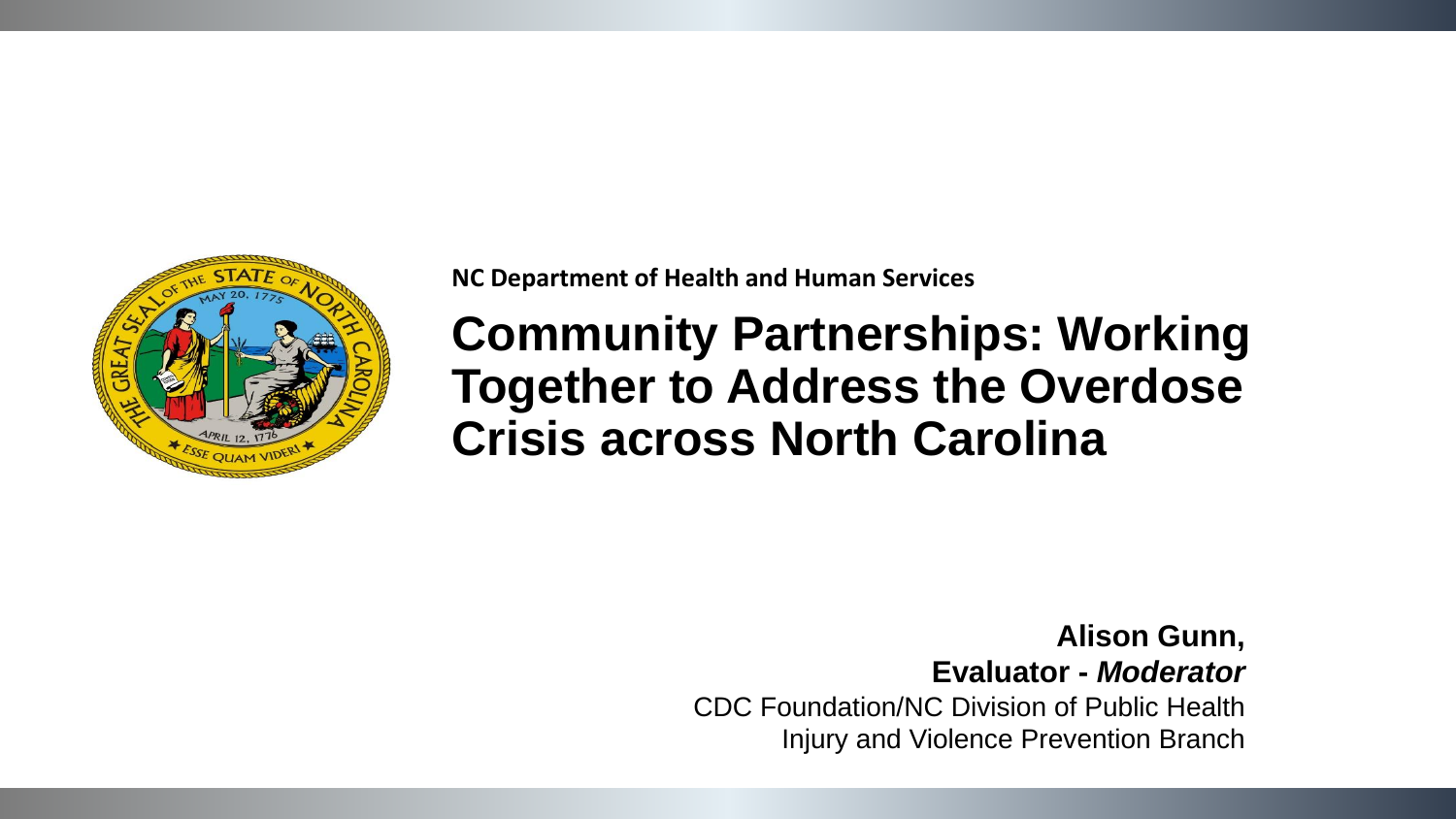## **Hoke County Health Department & The Tia Hart Recovery Center**

- **Ulva Little**, *Health Educator*, Hoke County Health Department
- **Shirley Hart**, *Executive Director*, Tia Hart Recovery Center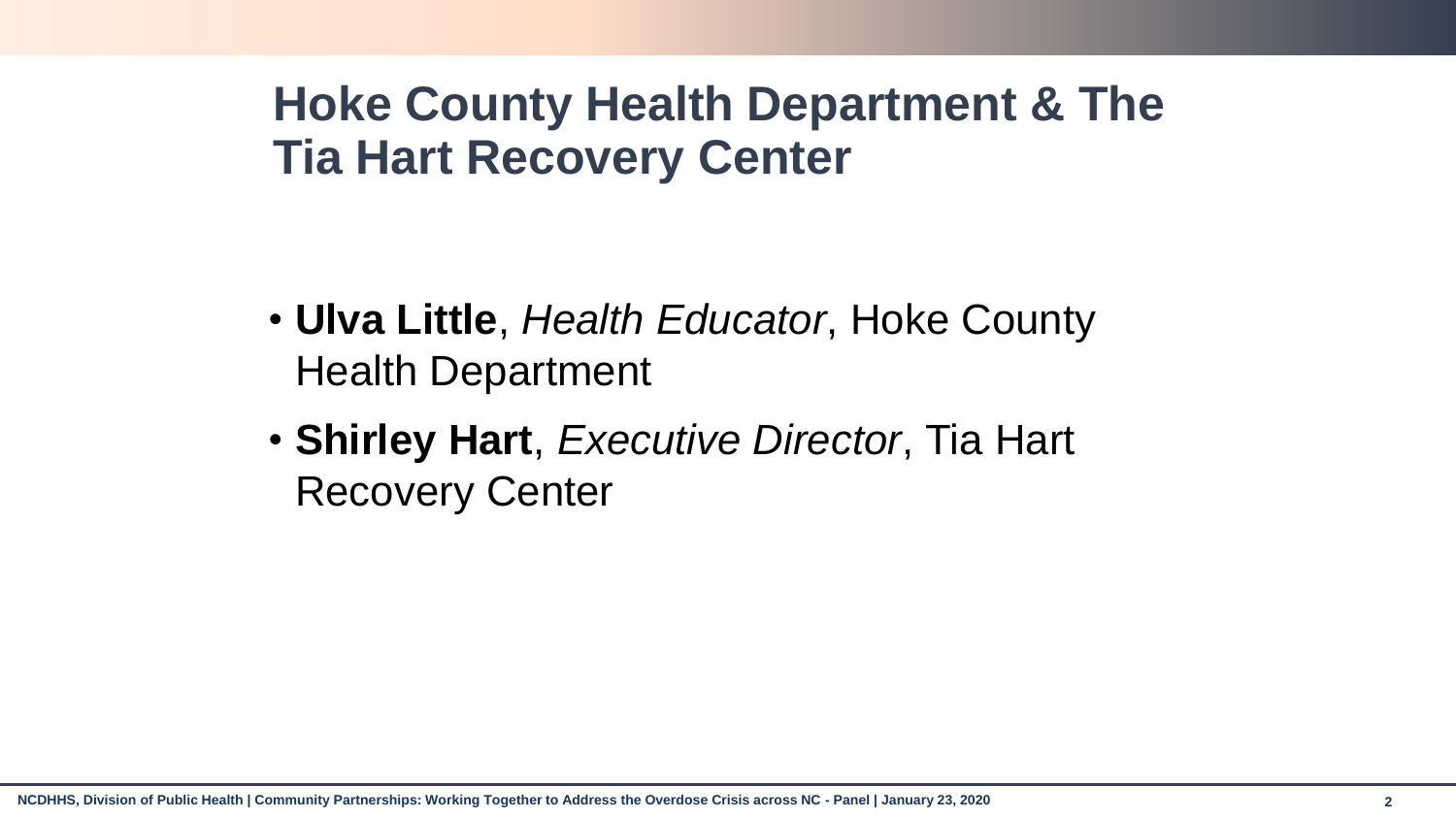### **Dare County Department of Health & Human Services & HighLife 252 at Source Church**

- **Ashley Bahen**, *Public Health Education Specialists*, Dare County Department of Health & Human Services
- **Pastor Frank Lassen**, *Pastor*, HighLife 252 at Source Church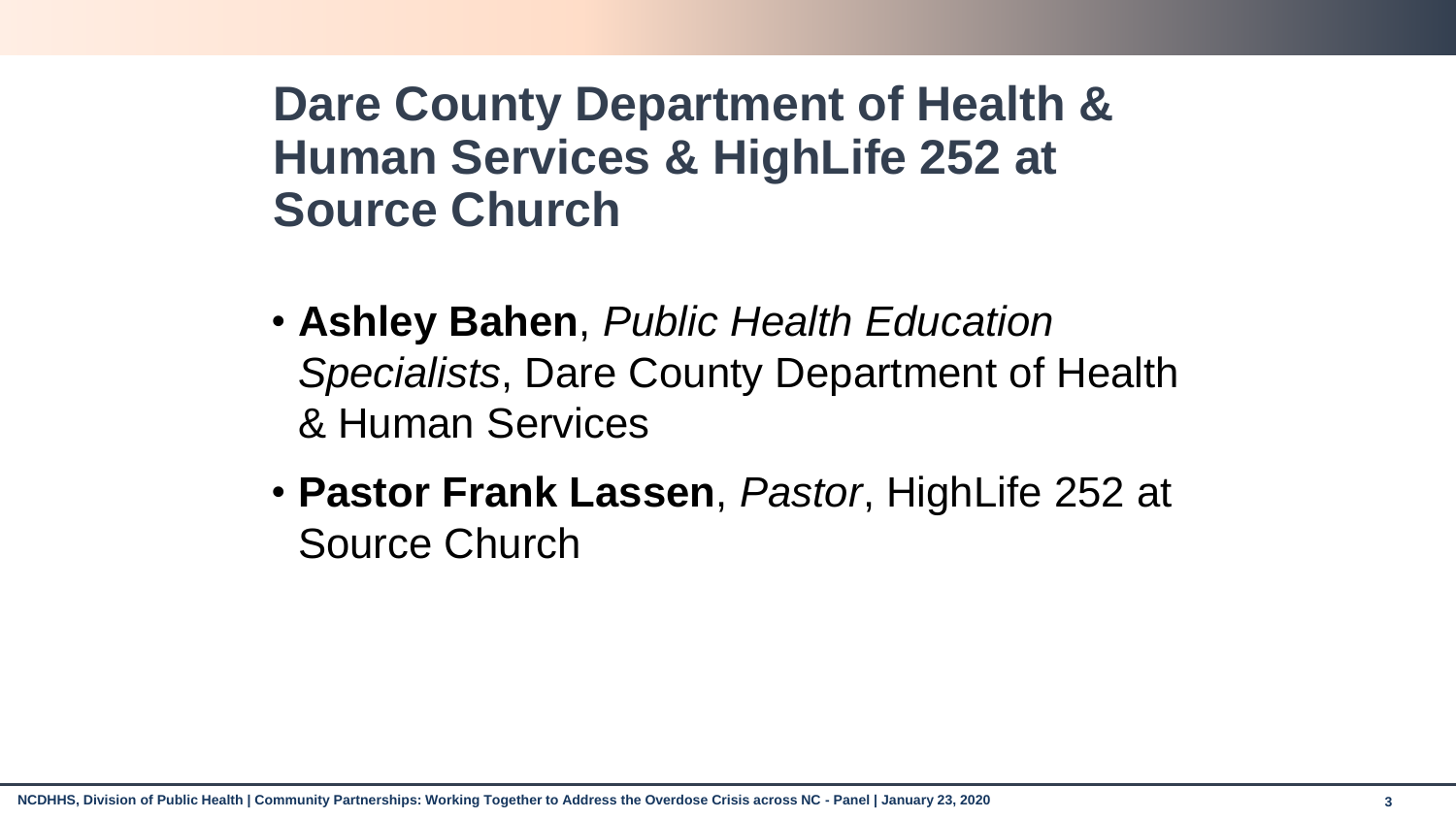# **Pitt County Health Department & ekiM for Change**

• **Dianne Carden-Glenn**, *Founder*, ekiM for Change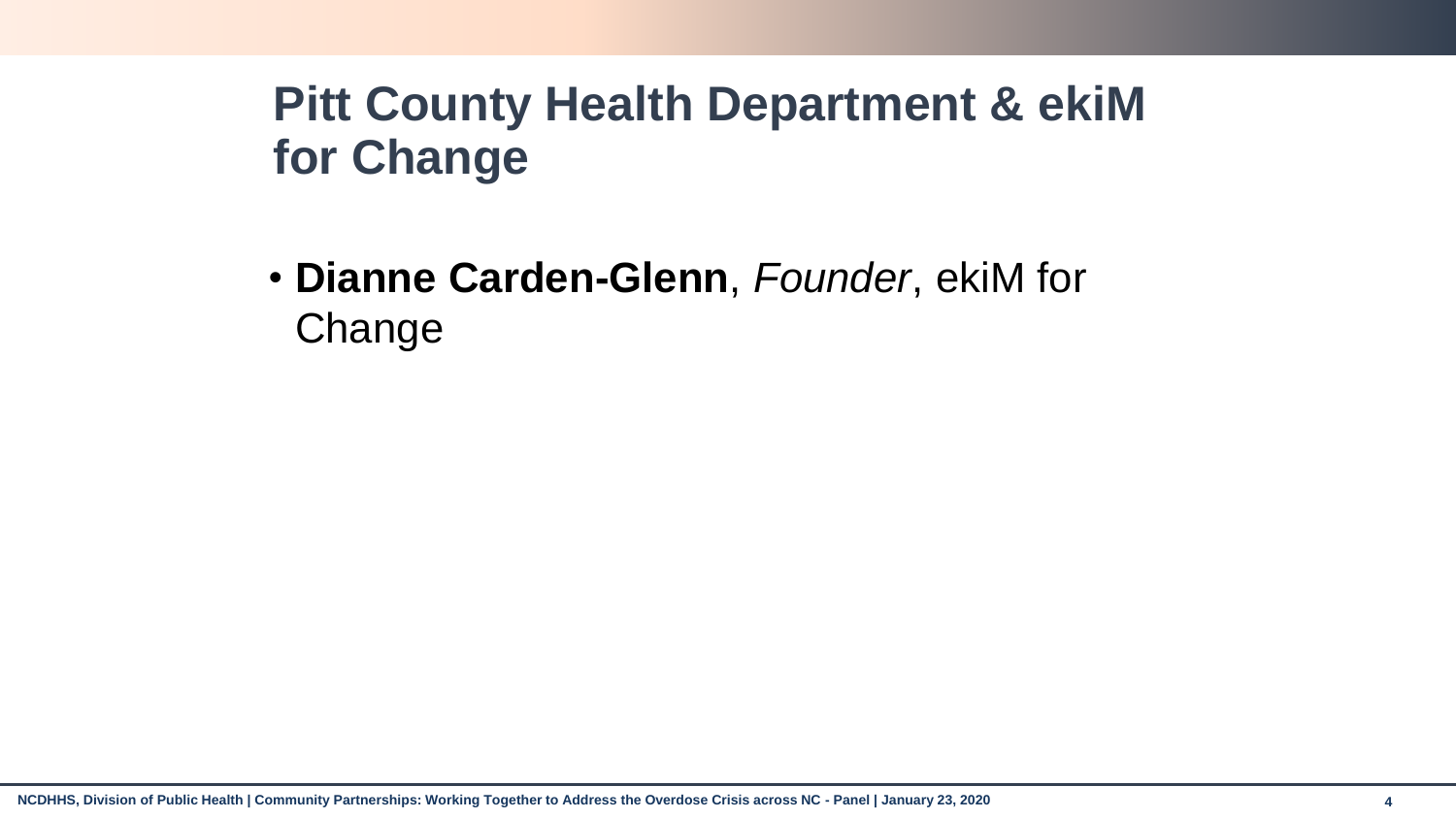## **Haywood County Health and Human Services Agency & NCHRC**

• **Megan Hauser**, *Public Health Education Supervisor*, Haywood County Health and Human Services Agency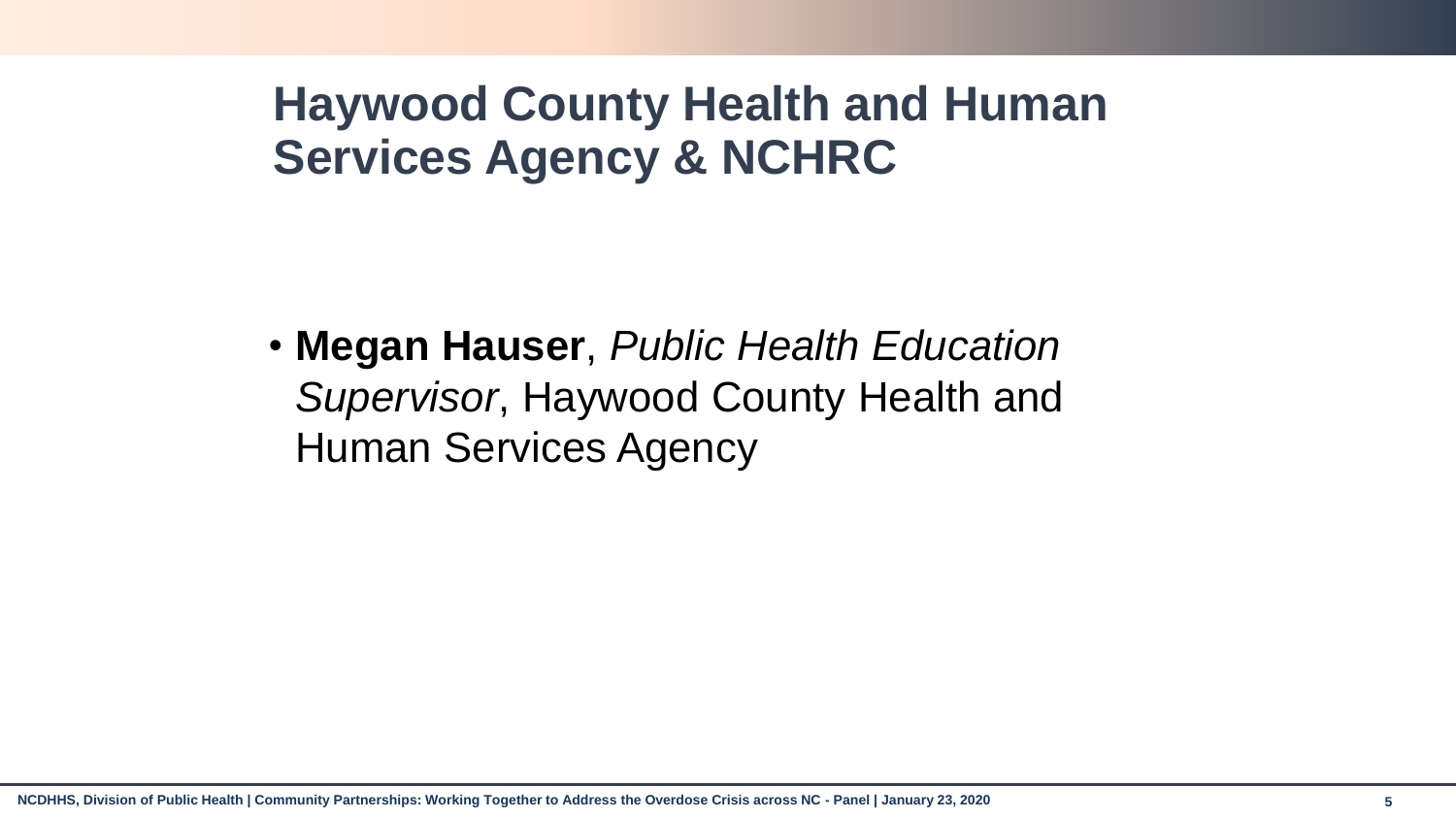#### **Audience Q&A**